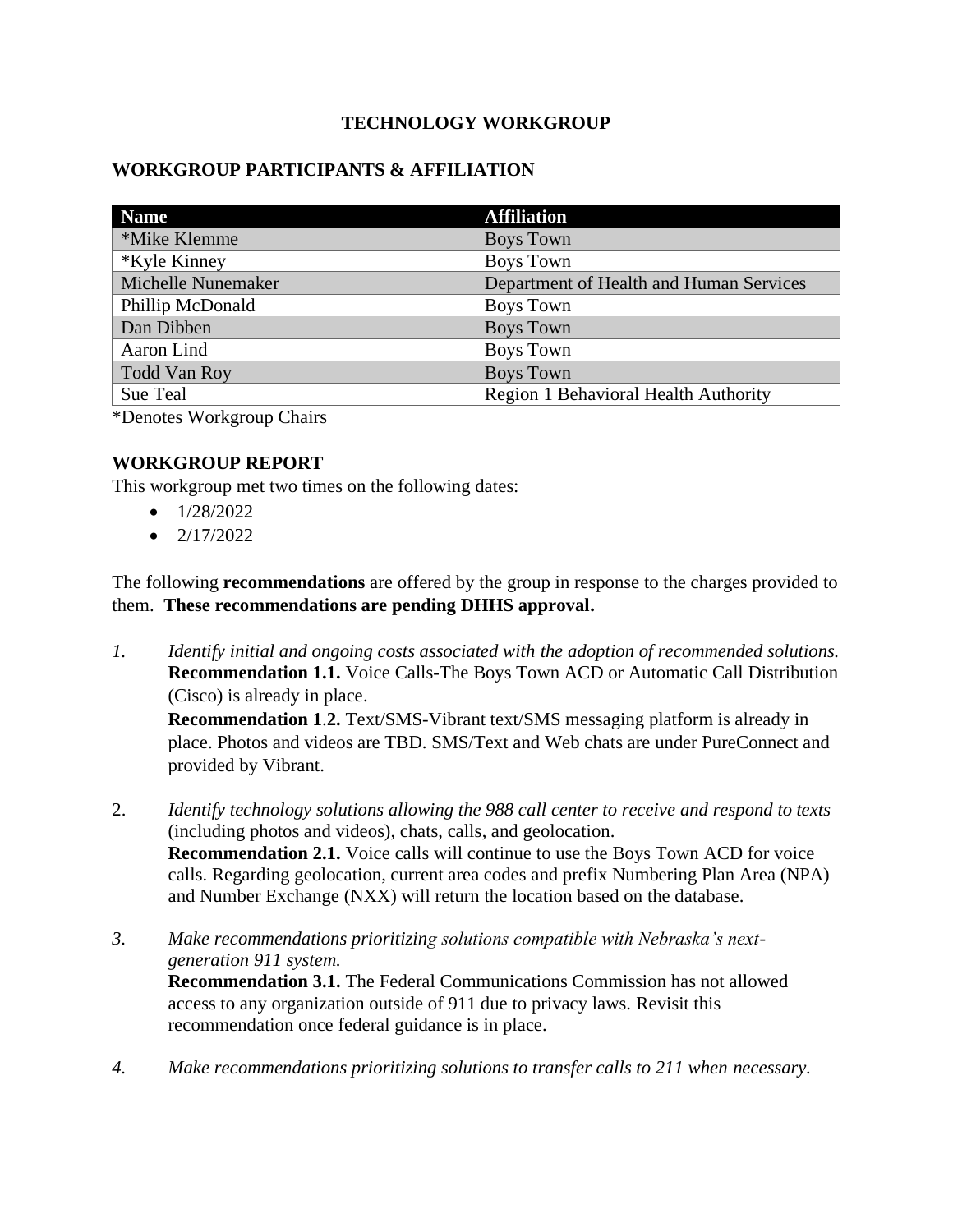**Recommendation 4.1.** The Boys Town ACD can be programmed to allow Crisis Counselors to transfer calls to local Public Service Answering Point (PSAP) and to transfer calls to local 211.

- *5. Explore how technology may be used to dispatch mobile crises, while also ensuring privacy to callers.* **Recommendation 5.1.** 988 Crisis Counselors will consult with the Mobile Crisis Response (MCR)/provider and as necessary, will conference the MCR/provider with the caller. In rare cases, a crisis counselor will exit the conference call and leave the caller and MCR/provider connected to continue the conversation.
- *6. Explore technology needs to develop and sustain remote workforce capability.*  **Recommendation 6.1.** The Boys Town Crisis Counselor desktop (customer service management or CSM, phone controls) is 100% extensible to a remote workforce.
- *7. Make recommendations for expansion of technology to link mobile crisis response with 988 or 911 that is compatible with rural and frontier systems.*  **Recommendation 7.1.** All integrations should be similar and allow Boys Town ACD to transfer calls appropriately to local MCR, whether urban or rural. This would allow for future call transfers or dispatching of Mobile Crisis Response Teams.

No additional considerations were discussed outside of the scope of the current workgroup charges.

# Reviews

- 1. Implementation Group (date/recommendations)
	- a. Meeting on 4/5/2022
		- i. Charge 2

### **1. Recommendation 2.1**

- a. **Discussion:** The public should be informed about the upcoming implementation of geolocation technology in 988 marketing efforts
- ii. Charge 3

# **1. Recommendation 3.1**

- a. **Discussion**: We should explore the possibility of rewording this recommendation to state something similar to the following: "Pending any decisions related to national technology on the federal level, we will explore potential connections to transfer data between 911 and 988."
- 2. Stakeholder Advisory Group (date/recommendations)